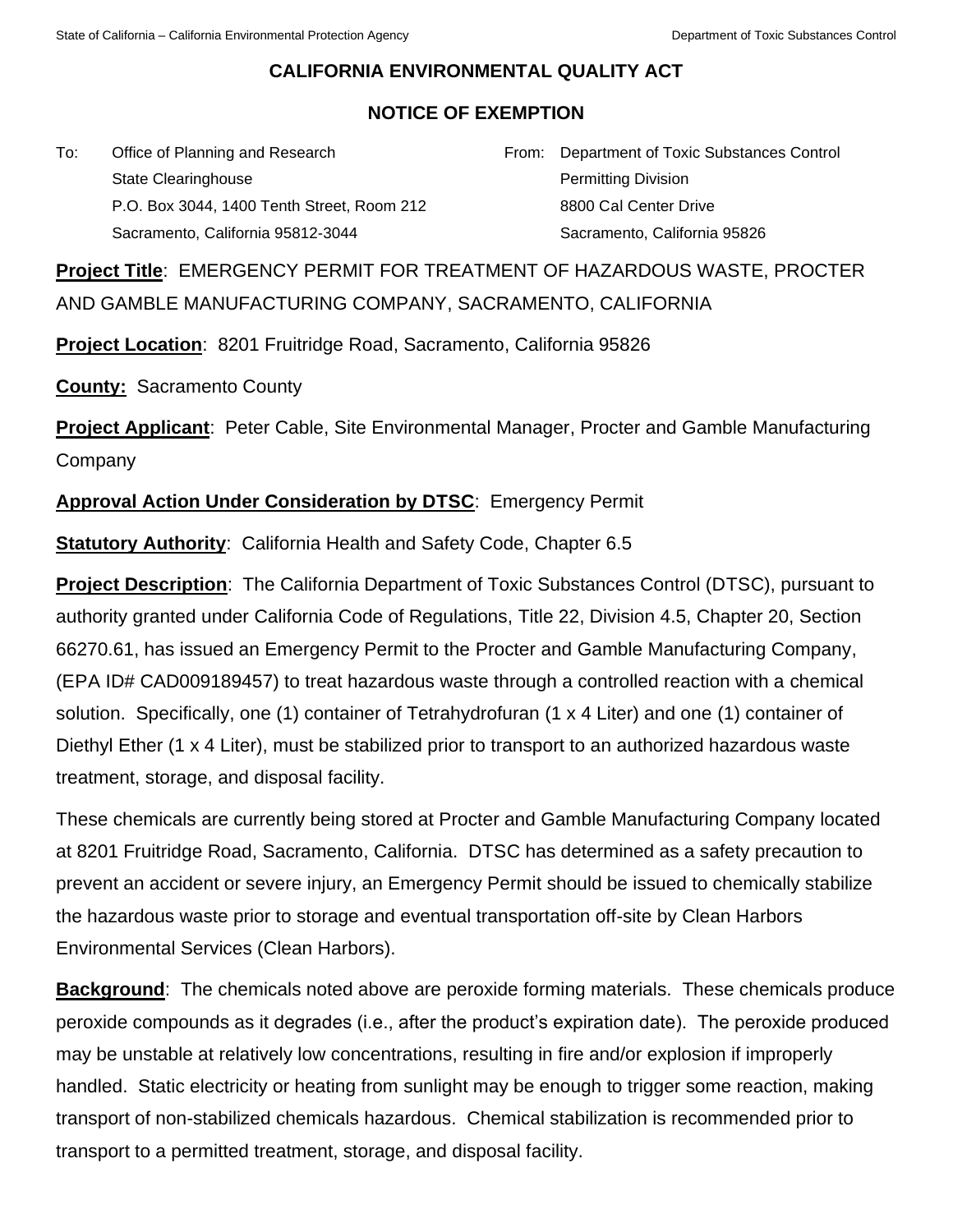**Project Activities**: The treatment of the hazardous waste involves the addition of solution to the containers in a controlled manner to reduce the reactive or ignitable characteristics of the chemicals. Treatment will take place within a designated exclusion zone. Only technicians from Clean Harbors will be allowed in the exclusion zone. Movement, preparation, and treatment of the containers will be in accordance with established standards.

Within 10 business days of the expiration of this permit, Procter and Gamble Manufacturing Company will submit a final report, signed in accordance with Title 22, California Code of Regulations section 66270.11(d). The report shall include certification that the treatment area has been cleared of all residual hazardous waste generated from this emergency treatment and all generated waste has been properly managed.

The Emergency Permit is effective beginning May 9, 2022 and shall expire on July 7, 2022.

**Name of Public Agency Approving Project**: Department of Toxic Substances Control

**Name of Person or Agency Carrying Out Project**: Clean Harbors Environmental Services

**Exempt Status**: Emergency Project [PRC, Sec. 21080(b)(4); 14 CCR, Sec.15269(b)(c)]

**Reasons Why Project is Exempt**: This action is necessary to prevent an emergency. Chemical stabilization of the chemicals is necessary prior to transportation to an authorized hazardous waste treatment, storage, and disposal facility to prevent accidental fire and/or explosion during transport.

The administrative record for this project is available to the public by appointment at the following location:

> Department of Toxic Substances Control File Room Permitting Division 8800 Cal Center Drive Sacramento, California 95826 Contact Title

Contact Person Lung-Yin Tai

Hazardous Substances Engineer

Phone Number 916-255-3615

Approver's Signature: **Date: Date: Date: Date: Date: Date: Date: Date: Date: Date: Date: Date: Date: Date: Date: Date: Date: Date: Date: Date: Date: Date: Date: Date: Date:**

Lung- Ji Jai

May 2, 2022

Approver's Name Lung-Yin Tai

Approver's Title Hazardous Substances Engineer Approver's Phone Number 916-255-3615